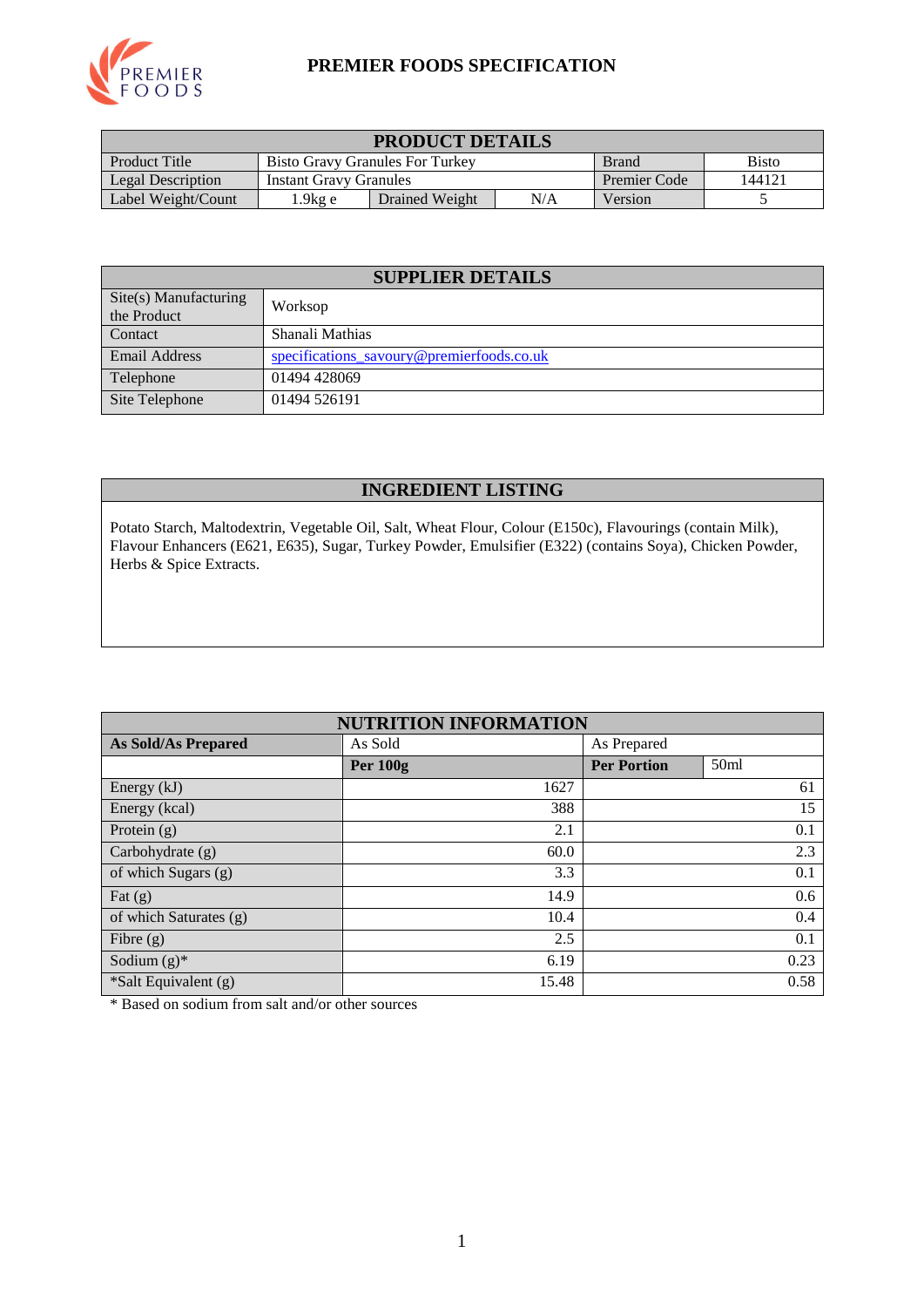

#### **PREMIER FOODS SPECIFICATION**

| <b>PRODUCT DETAILS</b>                                                                         |                                                                |  |  |  |  |  |
|------------------------------------------------------------------------------------------------|----------------------------------------------------------------|--|--|--|--|--|
| <b>Product Title</b><br><b>Bisto</b><br><b>Bisto Gravy Granules For Turkey</b><br><b>Brand</b> |                                                                |  |  |  |  |  |
| Legal Description                                                                              | 144121<br><b>Premier Code</b><br><b>Instant Gravy Granules</b> |  |  |  |  |  |
| Label Weight/Count                                                                             | N/A<br>Drained Weight<br>.9 $kg e$<br>Version                  |  |  |  |  |  |

| <b>ALLERGEN INFORMATION</b>          |                               |                                           |  |  |  |
|--------------------------------------|-------------------------------|-------------------------------------------|--|--|--|
|                                      | <b>Contains / May Contain</b> | <b>Additional Information</b>             |  |  |  |
| Peanuts                              | N <sub>0</sub>                |                                           |  |  |  |
| <b>Nuts</b>                          | N <sub>0</sub>                |                                           |  |  |  |
| Sesame                               | N <sub>0</sub>                |                                           |  |  |  |
| Cereals containing Gluten            | Yes                           | Contains wheat in wheatflour              |  |  |  |
| Eggs                                 | N <sub>0</sub>                |                                           |  |  |  |
| Milk                                 | Yes                           | Contains milk in flavourings              |  |  |  |
| Fish                                 | N <sub>0</sub>                |                                           |  |  |  |
| <b>Molluscs</b>                      | N <sub>0</sub>                |                                           |  |  |  |
| Crustacea                            | N <sub>0</sub>                |                                           |  |  |  |
| Soya                                 | Yes                           | Contains soya in the emulsifier<br>(E322) |  |  |  |
| <b>Sulphur Dioxide and Sulphites</b> | N <sub>0</sub>                |                                           |  |  |  |
| Celery                               | N <sub>0</sub>                |                                           |  |  |  |
| Mustard                              | N <sub>0</sub>                |                                           |  |  |  |
| Lupin                                | N <sub>0</sub>                |                                           |  |  |  |

**Note:** The information contained above relates to the presence/absence of ingredients in the product and is not a guarantee of total absence where presence is due to adventitious contamination within the supply chain

| <b>SUITABILITY</b>           |                    |                                |  |  |  |
|------------------------------|--------------------|--------------------------------|--|--|--|
|                              | <b>Suitability</b> | <b>Additional Information</b>  |  |  |  |
| Suitable for Vegan Diet      | N <sub>0</sub>     | Contains Milk, Turkey Powder & |  |  |  |
|                              |                    | Chicken Powder                 |  |  |  |
| Suitable for Vegetarian Diet | N <sub>0</sub>     | Contains Turkey Powder &       |  |  |  |
|                              |                    | Chicken Powder                 |  |  |  |
| Suitable for Halal Diet      | N <sub>0</sub>     | Not certified                  |  |  |  |
| Suitable for Kosher Diet     | N <sub>0</sub>     | Not certified                  |  |  |  |
|                              |                    |                                |  |  |  |
| Is the product organic?      | N <sub>0</sub>     |                                |  |  |  |

**Note:** The information contained above relates to the suitability based on the presence/absence of ingredients in the product and is not a guarantee of total absence where presence is due to adventitious contamination within the supply chain